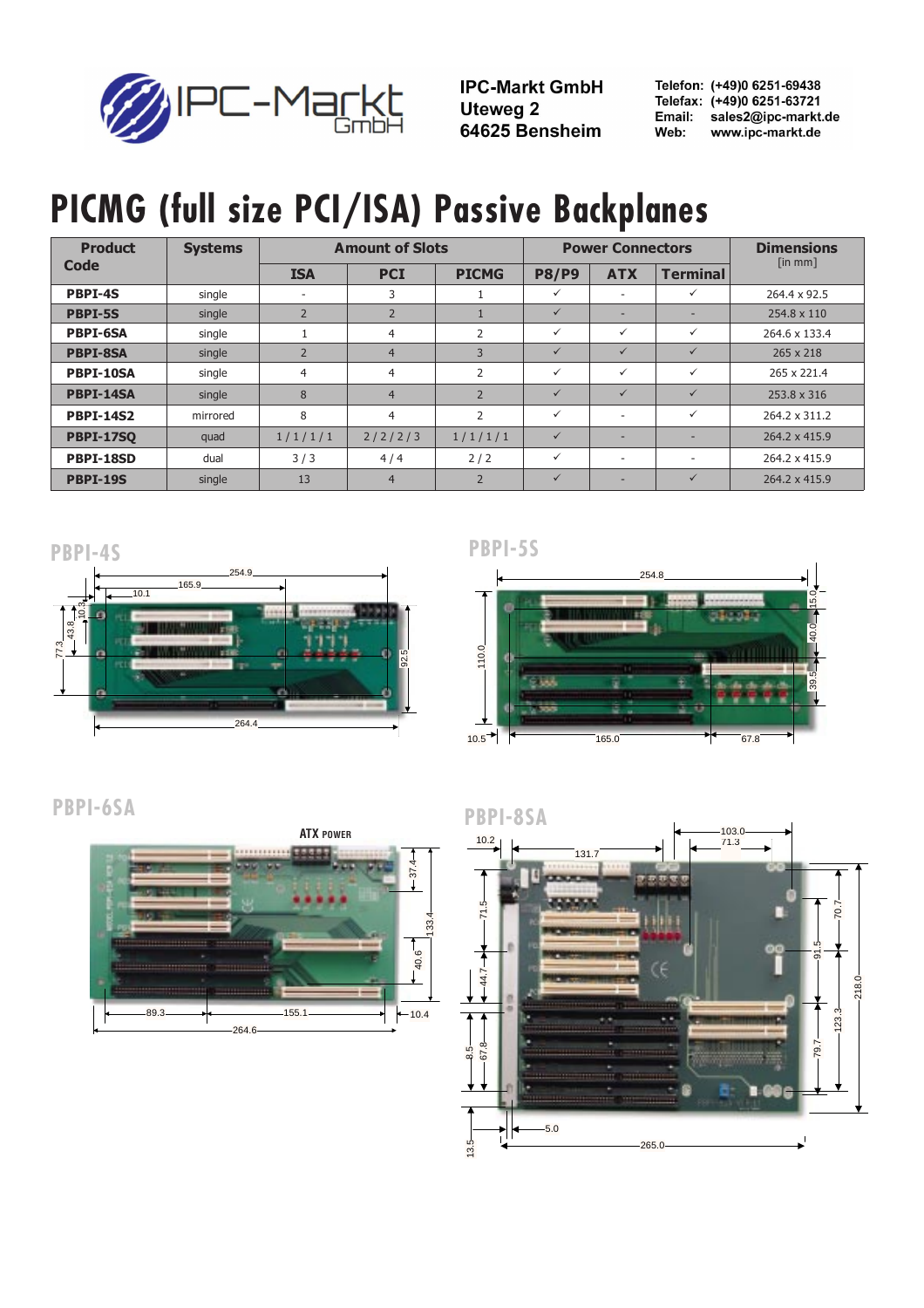**PBPI-10SA** 



**PBPI-14SA** 



### PICMG Passive Backplanes with PCI Bridge

| <b>Product</b>         | <b>Systems</b>    | <b>Amount of Slots</b> |                      |                | <b>Power Connectors</b>                        |              |                                                                                                                                                                                                                                                                                                                                             | <b>Dimensions</b>                                               |
|------------------------|-------------------|------------------------|----------------------|----------------|------------------------------------------------|--------------|---------------------------------------------------------------------------------------------------------------------------------------------------------------------------------------------------------------------------------------------------------------------------------------------------------------------------------------------|-----------------------------------------------------------------|
| <b>Code</b>            |                   | <b>ISA</b>             | <b>PCI</b>           | <b>PICMG</b>   | <b>P8/P9</b>                                   | <b>ATX</b>   | <b>Terminal</b>                                                                                                                                                                                                                                                                                                                             | $\lceil \mathsf{in\,mm} \rceil$                                 |
| <b>PBPX-14S7</b>       | single            | 5                      | $\overline{7}$       | $\overline{2}$ | $\checkmark$                                   | $\checkmark$ | $\checkmark$                                                                                                                                                                                                                                                                                                                                | 253 x 316                                                       |
| 155.0<br>253.1<br>73.0 | 8<br>69.0<br>45.0 | 316.0<br>54.0          | 17<br>$+36.0 + 34.0$ | 32.2<br>م<br>9 | <b>PBPX-14S7</b><br><b>ATX</b><br><b>POWER</b> |              | <b>14-slot Passive</b><br><b>Backplane with</b><br><b>PCI Bridge</b><br>14-slot PC/AT passive<br>backplane with PCI Bridge 1.0<br>for 7 free PCI slots,<br>planes<br>LED power indicators:<br>+5 V, -5 V, +12 V, -12 V<br>and $+3.3$ V<br>20-pin ATX connector,<br>standard AT connector,<br>5-pin terminal block<br>Size: 315.1 x 253.1 mm | 7 x PCI, 2 x PICMG and 5 x ISA<br>4-layer PCB with ground/power |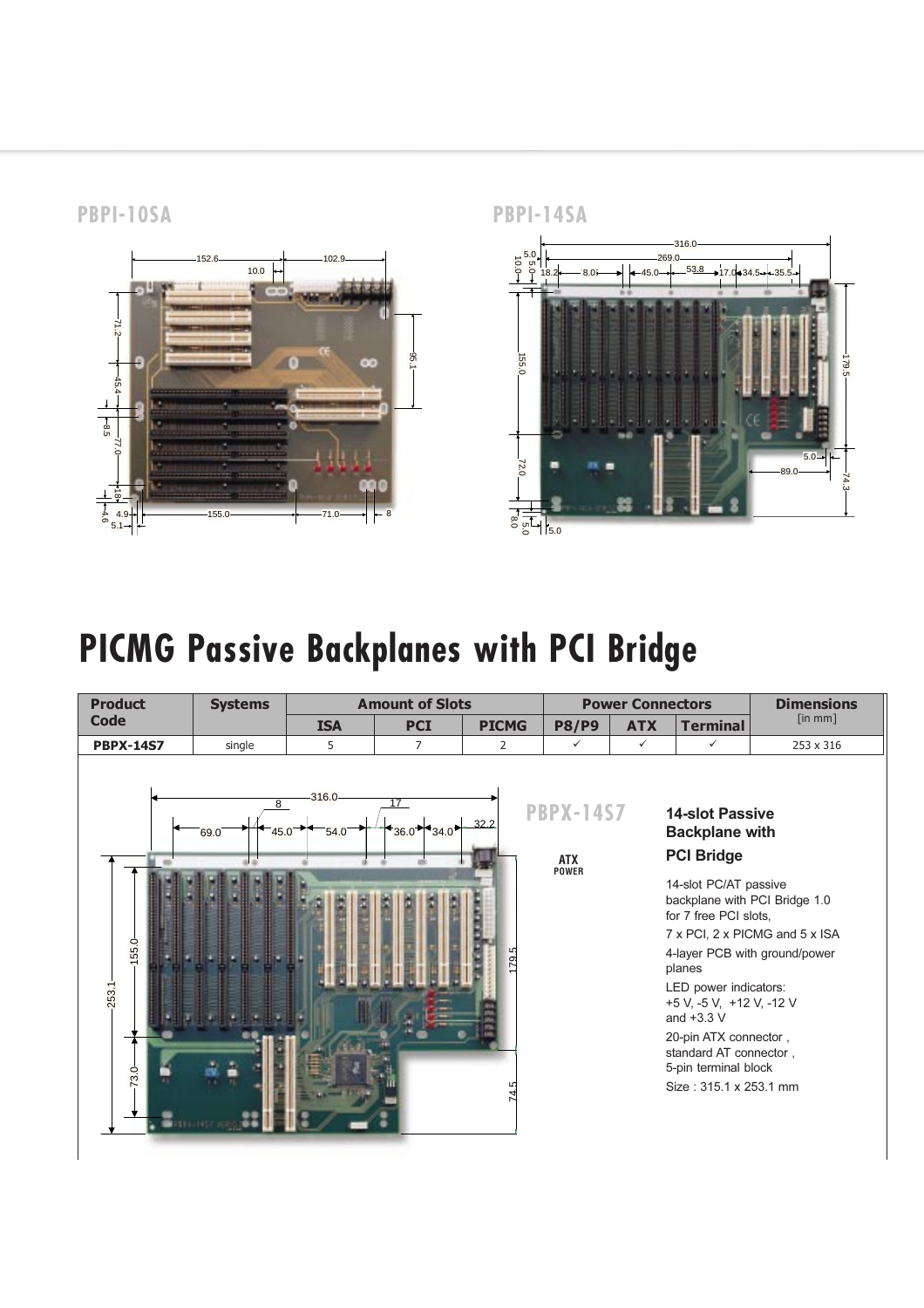







 $-264.2$ 

17.9 121.9 101.0 101.0 41.3

 $101.0$ 

21.9

 $\sqrt{17.9}$ ┪╉

 $41.3$ 

 $101.0$ 

#### **PBPI-17SQ**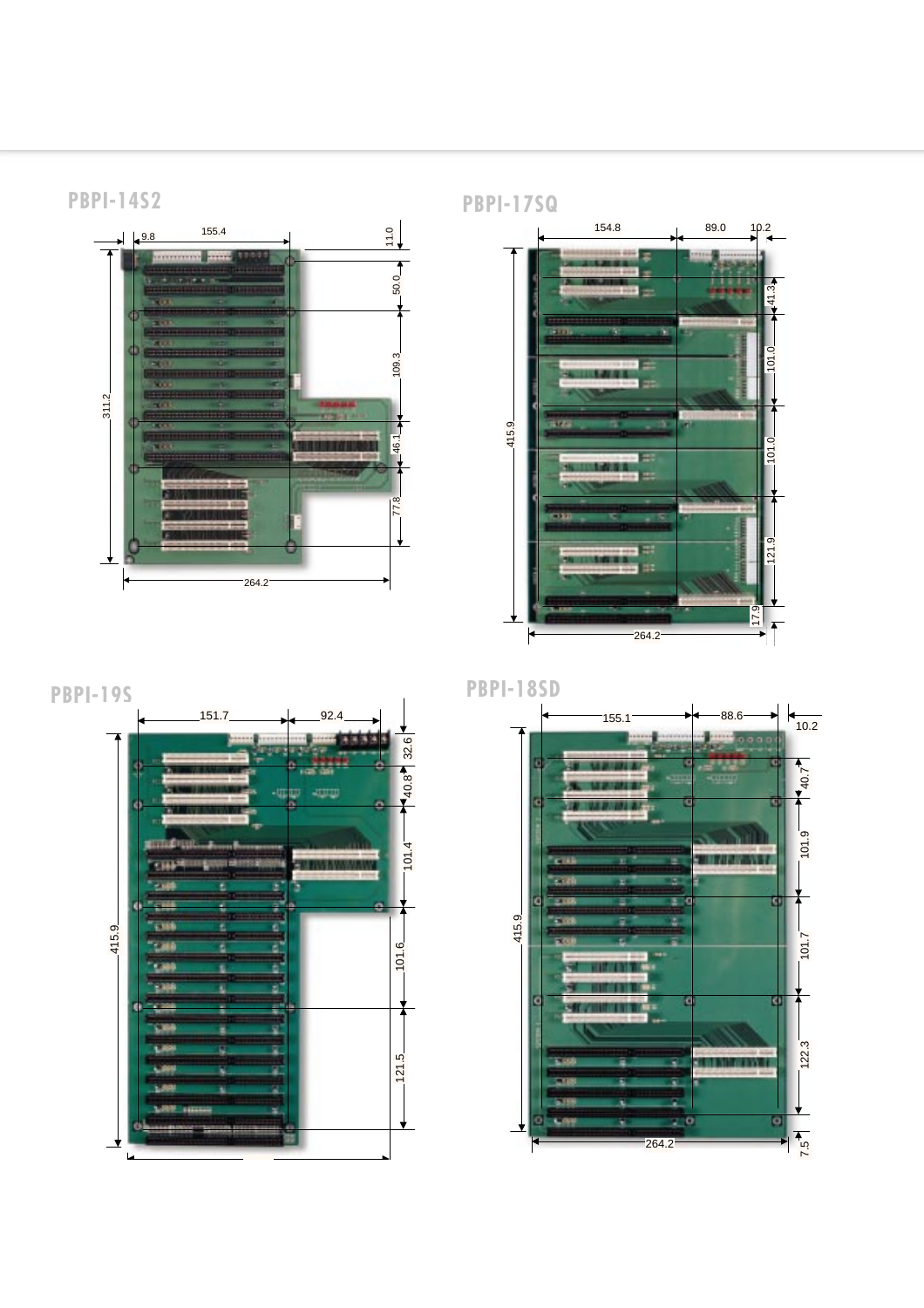# PISA (half-size PCI/ISA) Passive Backplanes

| <b>Product</b> | <b>Systems</b> | <b>Amount of Slots</b> |            |             |              | <b>Power Connectors</b> | <b>Dimensions</b><br>$\lceil \ln \text{mm} \rceil$ |             |
|----------------|----------------|------------------------|------------|-------------|--------------|-------------------------|----------------------------------------------------|-------------|
| <b>Code</b>    |                | <b>ISA</b>             | <b>PCI</b> | <b>PISA</b> | <b>P8/P9</b> | <b>ATX</b>              | <b>Terminal</b>                                    |             |
| PBP-4S         | single         |                        |            |             |              |                         |                                                    | 175 x 98    |
| PBP-5S         | single         |                        |            |             |              |                         |                                                    | 175 x 128   |
| PBP-6S         | single         |                        |            |             |              | $\sim$                  |                                                    | 175 x 149   |
| <b>PBP-14S</b> | single         |                        |            |             |              |                         |                                                    | 175 x 311.2 |

 $PBI-4S$ 

**PBI-5S** 



**PBI-6S** 

**PBI-14SB** 







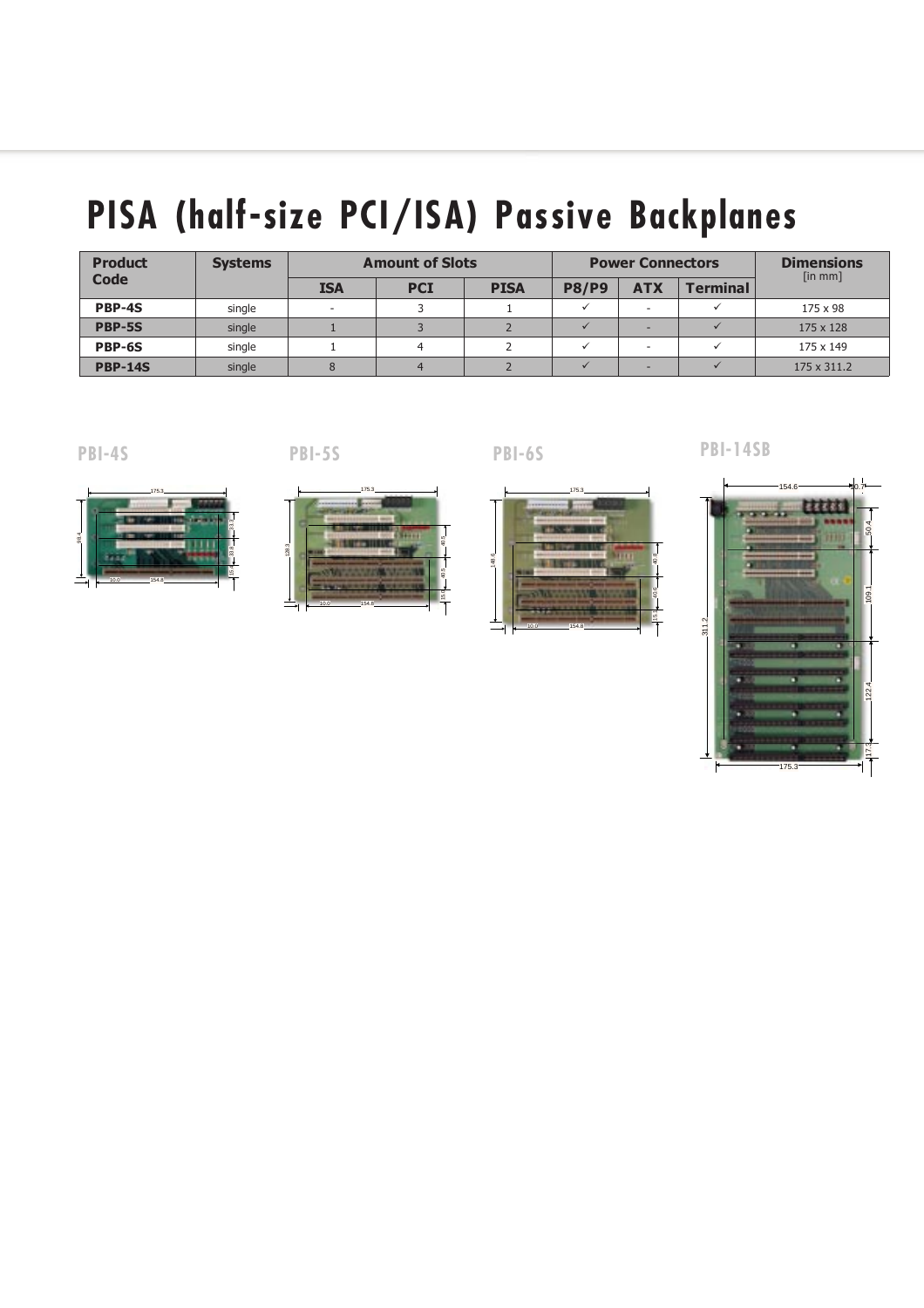## ISA (half-size) Passive Backplanes

| <b>Product</b><br>Code | <b>Systems</b> | <b>Amount of Slots</b> |            |              |              | <b>Power Connectors</b>  | <b>Dimensions</b>        |                  |
|------------------------|----------------|------------------------|------------|--------------|--------------|--------------------------|--------------------------|------------------|
|                        |                | <b>ISA</b>             | <b>PCI</b> | <b>PICMG</b> | <b>P8/P9</b> | <b>ATX</b>               | <b>Terminal</b>          | [in mm]          |
| <b>PBI-4SA</b>         | $\mathbf{1}$   | 4                      |            |              | $\checkmark$ |                          | ✓                        | 164.4 x 96.3 mm  |
| <b>PBI-4SB</b>         |                | $\overline{4}$         |            |              | ✓            | ۰                        |                          | 164.4 x 96.3 mm  |
| PBI-4SC                |                | 4                      |            |              | $\checkmark$ | $\overline{\phantom{a}}$ | $\overline{\phantom{a}}$ | 164.4 x 96.3 mm  |
| <b>PBI-6SA</b>         |                | 6                      |            |              |              |                          | $\checkmark$             | 175 x 132.8 mm   |
| <b>PBI-8SA</b>         |                | 8                      |            |              | ✓            | ✓                        | ✓                        | 175 x 218 mm     |
| <b>PBI-14SA</b>        |                | 10                     |            |              |              |                          | $\checkmark$             | 175 x 224.5 mm   |
| <b>PBI-20S</b>         |                | 20                     |            |              | $\checkmark$ |                          |                          | 199.4 x 416.6 mm |
| <b>PBI-20SD</b>        | $\overline{2}$ | $10 + 10$              |            |              | $\checkmark$ | ۰                        |                          | 199.4 x 416.6 mm |
| <b>PBI-20SO</b>        | 4              | $5 + 5 + 5 + 5$        |            |              | $\checkmark$ | $\overline{\phantom{a}}$ | $\sim$                   | 199.4 x 416.6 mm |

PBI-4SA



PBI-4SC







PBI-6SA

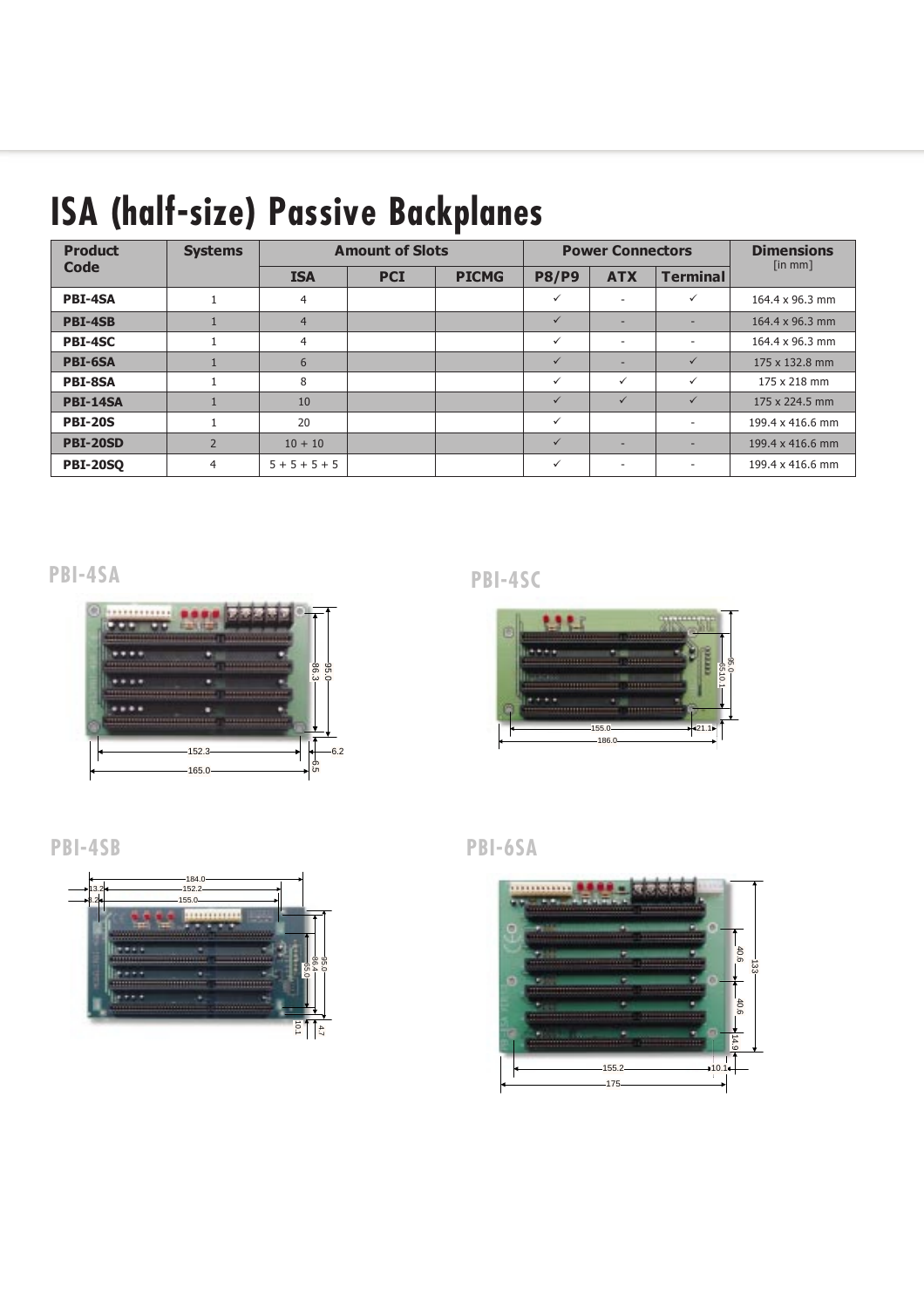**-** 



**SA** PB **PBI-14SA** 



PBI-20S/SD/SQ